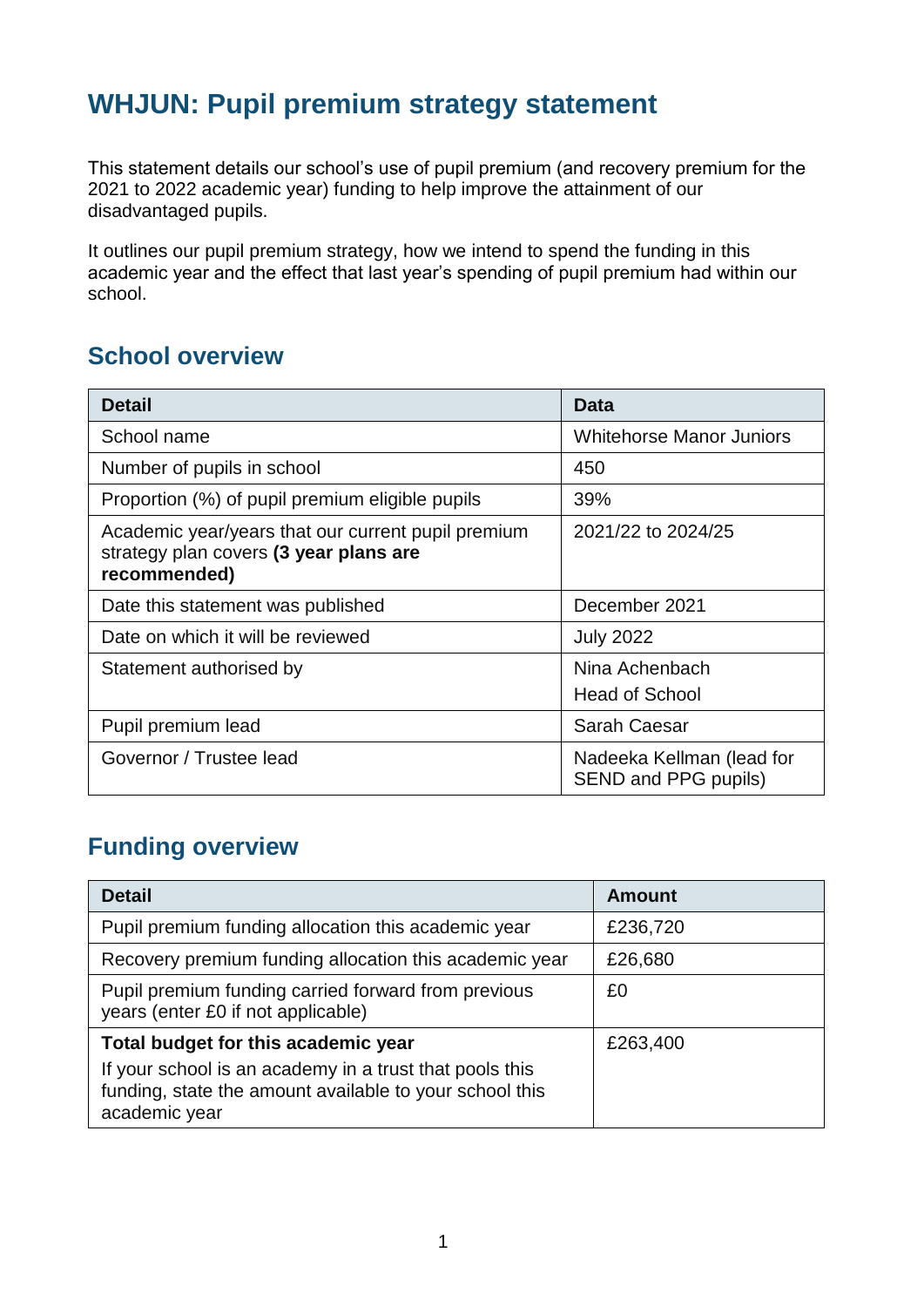# **Part A: Pupil premium strategy plan**

#### **Statement of intent**

It is our intention that all pupils, irrespective of their background or the challenges they face, make good progress and achieve highly across all subject areas. The focus of our pupil premium strategy is to support disadvantaged pupils to achieve this intention, including progress for those who are more-able.

We will consider the challenges faced by all our vulnerable pupils, such as those who have a social worker and young carers and ensure that teaching and learning opportunities meet the needs of all of our pupils, recognising that not all pupils who are socially disadvantaged are registered or qualify for free school meals.

Quality first teaching is at the heart of our approach. This is proven to have the greatest impact on closing the disadvantage attainment gap and at the same time benefit all pupils in our school. Implicit in our intended outcomes, is the intention that nondisadvantaged pupils' attainment will be sustained and improved alongside progress for their disadvantaged peers.

Our strategy is also integral to wider school plans for education recovery, notably in its targeted support for pupils whose education has been worst affected, including nondisadvantaged pupils.

Our approach will be responsive to common challenges and individual needs, rooted in robust diagnostic assessment. The approaches we have adopted complement each other to help pupils excel. To ensure they are effective we will:

- ensure pupils who are eligible for PPG make good progress in comparison to other pupils of similar ability at the end of the key stage
- monitor and target PPG children across the school to ensure that the performance of PPG children in all cohorts is in line with non-disadvantaged peers and, where it is not, put support in place to diminish the difference;
- act early to intervene at the point need is identified
- ensure that barriers to learning for PPG pupils do not have a negative impact on their academic progress;
- adopt a whole school approach in which all staff take responsibility for disadvantaged pupils' outcomes and raise expectations of what they can achieve

#### **Challenges**

This details the key challenges to achievement that we have identified among our disadvantaged pupils.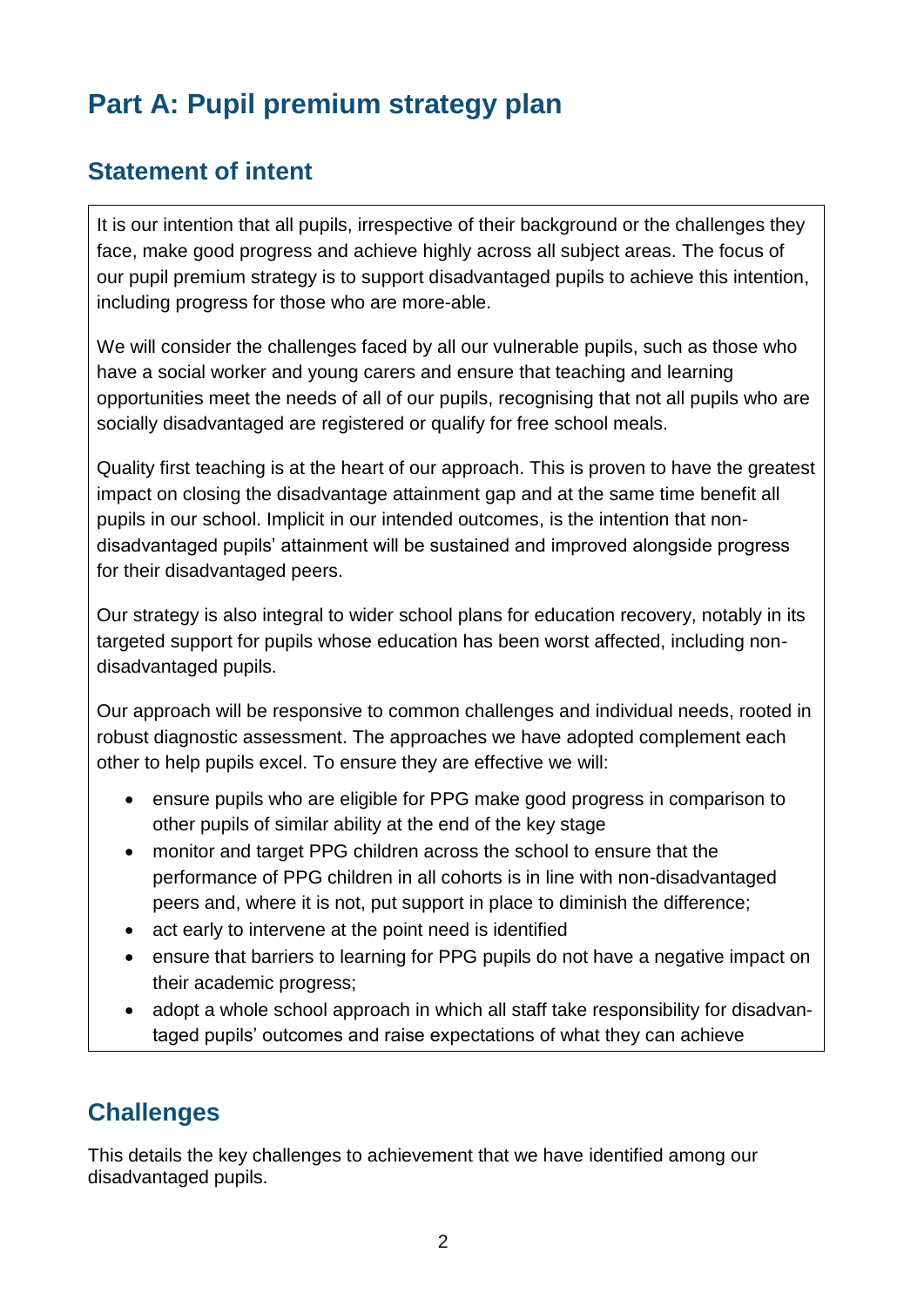| <b>Challenge</b><br>number | <b>Detail of challenge</b>                                                                                                                                                                                                                                                                                                                                     |
|----------------------------|----------------------------------------------------------------------------------------------------------------------------------------------------------------------------------------------------------------------------------------------------------------------------------------------------------------------------------------------------------------|
| 1                          | Internal and external data indicates that reading attainment among<br>disadvantaged pupils is below that of non-disadvantaged pupils and that<br>disadvantaged pupils have greater difficulty acquiring early reading<br>skills.                                                                                                                               |
| 2                          | Internal and external data indicates that higher level maths reasoning<br>skills are below those of non-disadvantaged pupils.                                                                                                                                                                                                                                  |
| 3                          | Disadvantaged pupils have less reliable or no access to online learning<br>opportunities.                                                                                                                                                                                                                                                                      |
| $\overline{4}$             | Assessments, observations, and discussions with pupils indicate<br>underdeveloped oral language skills and vocabulary gaps among many<br>disadvantaged pupils, particularly EAL pupils.                                                                                                                                                                        |
| 5                          | Speech and language is identified as the most prevalent additional need<br>in the school with PPG pupils making up a large percentage of SEND<br>pupils with this need.                                                                                                                                                                                        |
| 6                          | Discussions with staff, pupils and families have identified social and<br>emotional issues for many pupils, particularly affecting disadvantaged<br>pupils. Teacher referrals for support have markedly increased during<br>the pandemic, including the request for activities which enrich the<br>curriculum for disadvantaged pupils.                        |
| $\overline{7}$             | Percentage of disadvantaged pupils being identified as 'persistently ab-<br>sent' higher than for non-disadvantaged pupils where absenteeism is<br>negatively impacting disadvantaged pupils' progress.                                                                                                                                                        |
| 8                          | Our assessments and observations indicate that the education and well-<br>being of many of our disadvantaged pupils have been impacted by<br>partial school closures to a greater extent than for other pupils. This has<br>resulted in knowledge gaps leading to pupils falling further behind age-<br>related expectations, especially in writing and maths. |

### **Intended outcomes**

This explains the outcomes we are aiming for **by the end of our current strategy plan**, and how we will measure whether they have been achieved.

| <b>Intended outcome</b> | <b>Success criteria</b>                              |
|-------------------------|------------------------------------------------------|
| Improved reading        | KS2 reading outcomes by 2024/25 show that the        |
| attainment among        | percentage of disadvantaged pupils meeting the       |
| disadvantaged pupils.   | expected standard is at least in line with national. |
| Improve outcomes in     | KS2 maths outcomes by 2024/25 show that the          |
| maths reasoning among   | percentage of disadvantaged pupils meeting the       |
| disadvantaged pupils    | expected standard is at least in line with national. |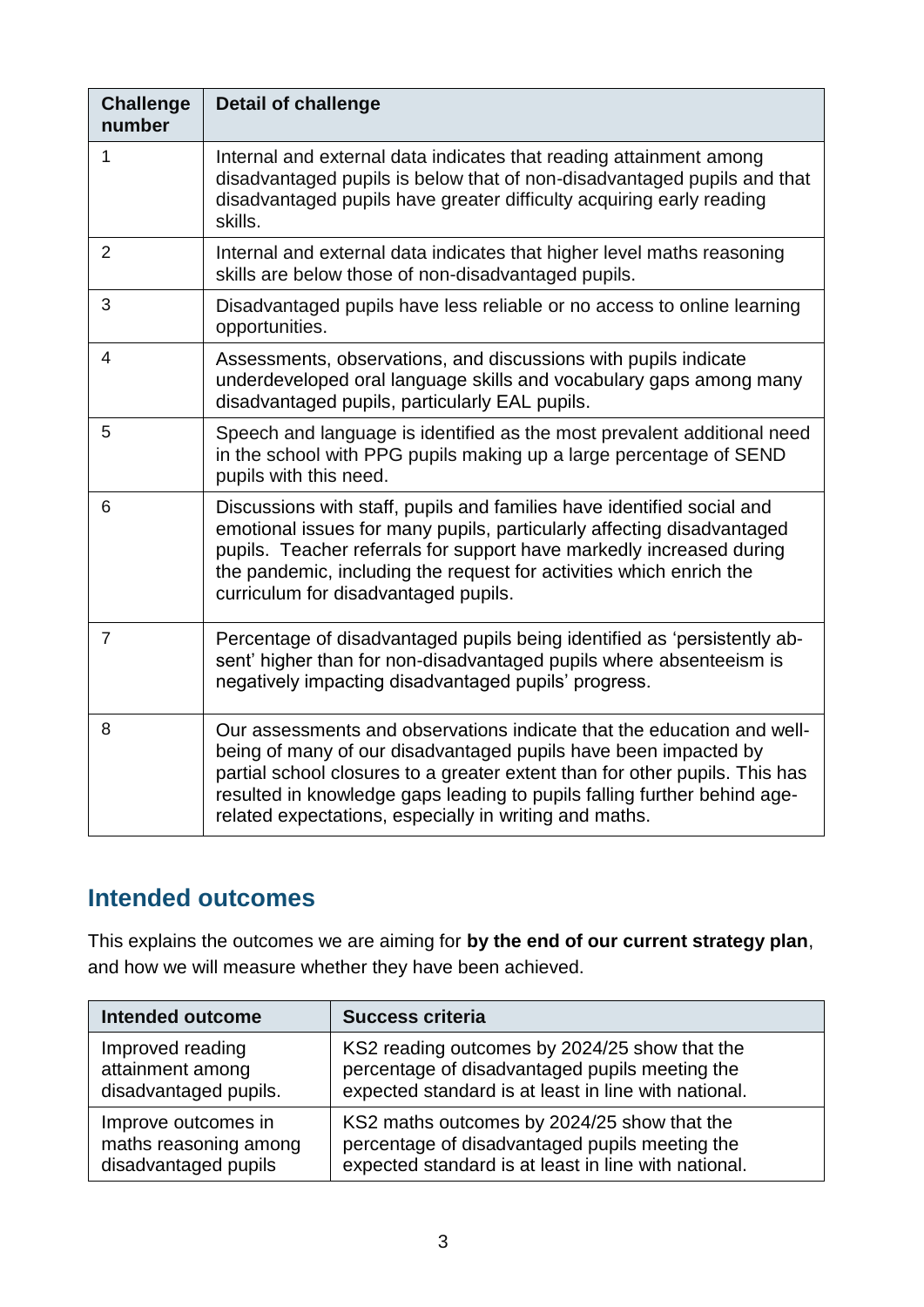| Improve access to online<br>learning for PPG and<br>other vulnerable pupils                                                                                             | Pupils with no previous access demonstrate involvement<br>in online learning.                                                                                                                                                                                                                                                                                                                                                                 |
|-------------------------------------------------------------------------------------------------------------------------------------------------------------------------|-----------------------------------------------------------------------------------------------------------------------------------------------------------------------------------------------------------------------------------------------------------------------------------------------------------------------------------------------------------------------------------------------------------------------------------------------|
| Improved oral language<br>skills and vocabulary<br>among disadvantaged<br>pupils by developing a<br>language rich curriculum.                                           | Assessments and observations indicate significantly<br>improved oral language among disadvantaged pupils,<br>supported by other sources of evidence, including<br>engagement in lessons, book scrutiny and ongoing<br>formative assessment.                                                                                                                                                                                                   |
| Improve access to quality<br>SALT therapy for pupils<br>with speech related<br>additional needs.                                                                        | Work with outside provider (Love to Talk) ensures<br>access to quality SALT therapy and allows SEND pupils<br>with SALT needs to reach speech development targets.                                                                                                                                                                                                                                                                            |
| To achieve and sustain<br>improved wellbeing for all<br>pupils in our school,<br>particularly our<br>disadvantaged pupils.                                              | Sustained high levels of wellbeing by 2024/25 demon-<br>strated by:<br>qualitative data from student voice, parent feedback<br>and teacher observations                                                                                                                                                                                                                                                                                       |
|                                                                                                                                                                         | participation in enrichment activities, particularly<br>٠<br>among disadvantaged pupils                                                                                                                                                                                                                                                                                                                                                       |
|                                                                                                                                                                         | Improved behaviour and attainment for pupils with<br>$\bullet$<br>identified SEMH barriers to learning                                                                                                                                                                                                                                                                                                                                        |
| To achieve and sustain<br>improved attendance for<br>all pupils, particularly our<br>disadvantaged pupils.                                                              | Sustained high attendance by 2024/25 demonstrated by:<br>the overall absence rate for all pupils being at or be-<br>$\bullet$<br>low national levels, and the attendance of disadvan-<br>taged pupils being in line with non-disadvantaged pu-<br>pils<br>the percentage of all pupils who are persistently ab-<br>sent being below national and the figure among dis-<br>advantaged pupils being in line with non-disadvan-<br>taged pupils. |
| To diminish gaps in pupil<br>attainment, particularly<br>between disadvantaged<br>and all pupils, which have<br>grown as a result of the<br>partial closure of schools. | Pupils make rapid progress and close gaps.<br>Knowledge gaps leading to pupils falling further behind<br>age-related expectations are addressed and reversed,<br>especially in writing and maths.                                                                                                                                                                                                                                             |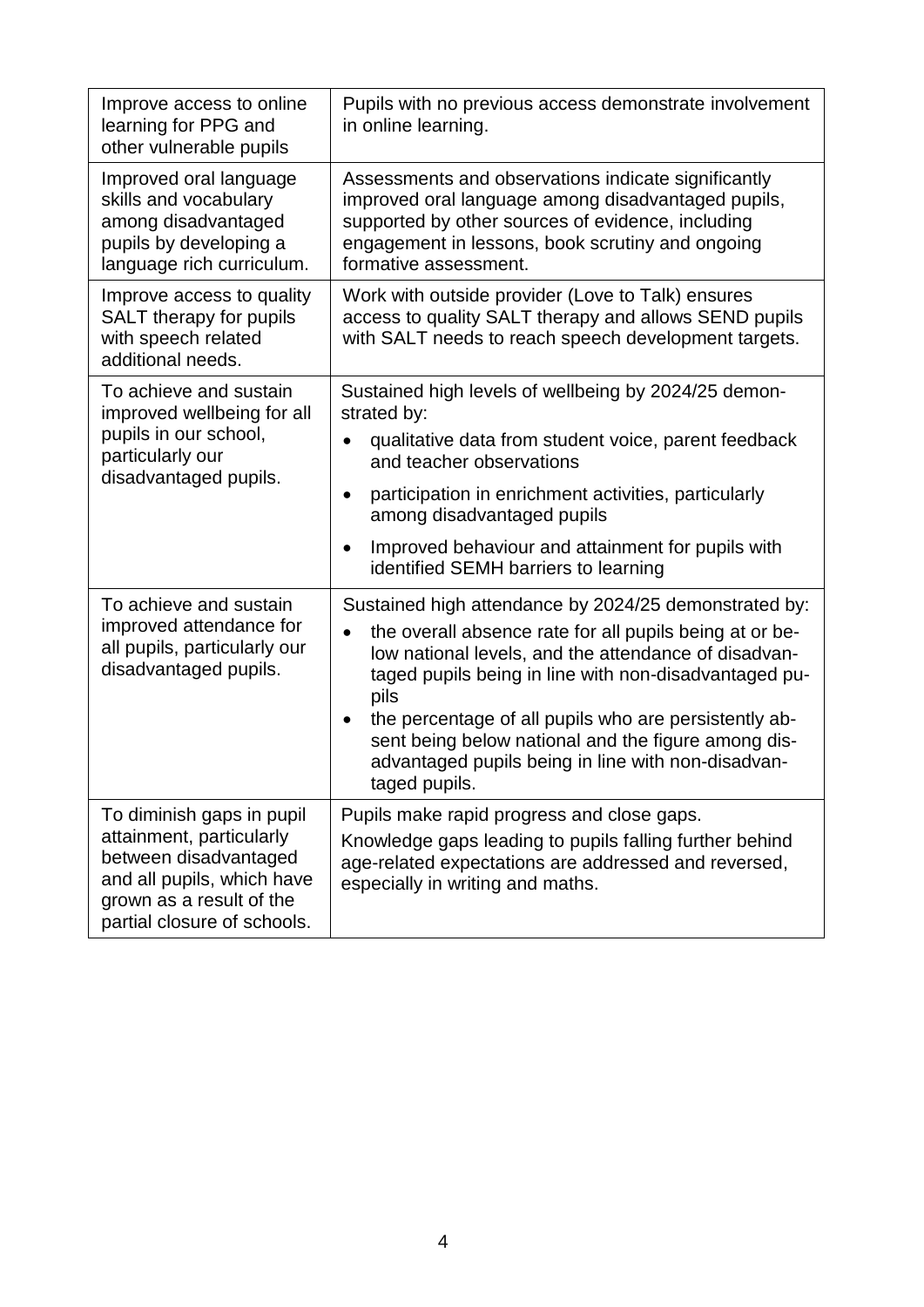### **Activity in this academic year**

This details how we intend to spend our pupil premium (and recovery premium funding) **this academic year** to address the challenges listed above.

#### **Teaching (for example, CPD, recruitment and retention)**

Budgeted cost: £37,000

| <b>Activity</b>                                                                                                                                                                                     | <b>Evidence that supports this</b><br>approach                                                                                                                                                                                                         | <b>Challenge</b><br>number(s)<br>addressed |
|-----------------------------------------------------------------------------------------------------------------------------------------------------------------------------------------------------|--------------------------------------------------------------------------------------------------------------------------------------------------------------------------------------------------------------------------------------------------------|--------------------------------------------|
| Purchase and implement<br>'Little Wandle' DfE approved<br>SSP to secure stronger<br>phonics teaching for all<br>pupils. Training for staff to<br>ensure phonics intervention<br>is correctly taught | Phonics approaches have a strong<br>evidence base that indicates a positive<br>impact on the accuracy of word reading<br>(though not necessarily<br>comprehension), particularly for<br>disadvantaged pupils.                                          | 1                                          |
| Introduce taught reading<br>comprehension strategies in<br>class teaching and booster<br>groups                                                                                                     | EEF identifies reading comprehension<br>strategies as a low cost, high impact<br>intervention.                                                                                                                                                         | 1                                          |
| Purchase and monitor use<br>of Chromebooks for all PPG<br>pupils in KS2                                                                                                                             | Impact of learning technology<br>recognised in DFE 'Realising the<br>potential of Technology in education'<br>2019 and EEF 'Using digital technology<br>to improve learning.                                                                           | 3                                          |
| Improve vocabulary skills for<br>pupils who have low spoken<br>language skills, including<br>pupils with EAL.                                                                                       | There is a strong evidence base that<br>suggests oral language interventions,<br>including dialogic activities such as<br>high-quality classroom discussion, are<br>inexpensive to implement with high im-<br>pact on reading                          | 4, 1                                       |
| <b>Enhancement of maths</b><br>teaching and curriculum<br>planning in line with DfE and<br>EEF guidance with CPD<br>related to 'Maths Mastery'.                                                     | The DfE non-statutory guidance has<br>been produced in conjunction with the<br>National Centre for Excellence in the<br>Teaching of Mathematics, drawing on<br>evidence-based approaches, including<br>the benefit of a 'Maths Mastery' ap-<br>proach. | $\overline{2}$                             |
| Improve the quality of well-<br>being support for learners<br>and embed BLP<br>(Behaviours for Learning)                                                                                            | There is extensive evidence<br>associating childhood social and<br>emotional skills with improved<br>outcomes at school and in later life,<br>with behaviour interventions identified                                                                  | 6                                          |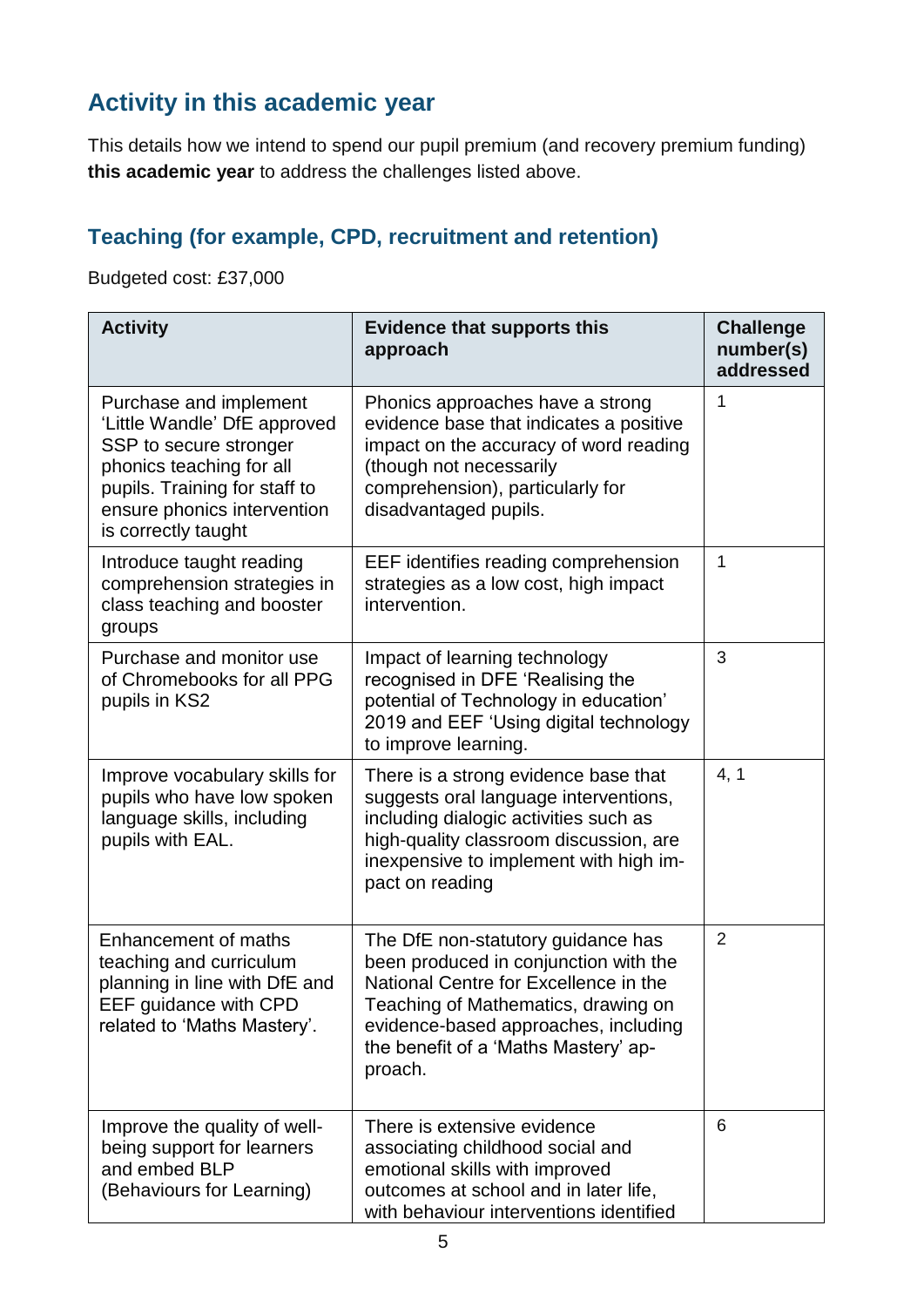| into routine educational<br>practices, supported by<br>professional development<br>and training for staff. | as have impact for low cost by the<br>EEF. Metacognition and self-regulation<br>are identified by EEF as high impact,<br>low cost approaches. |  |
|------------------------------------------------------------------------------------------------------------|-----------------------------------------------------------------------------------------------------------------------------------------------|--|
|------------------------------------------------------------------------------------------------------------|-----------------------------------------------------------------------------------------------------------------------------------------------|--|

#### **Targeted academic support (for example, tutoring, one-to-one support structured interventions)**

Budgeted cost: £198,000

| <b>Activity</b>                                                                                                                                                                                                                                   | <b>Evidence that supports this</b><br>approach                                                                                                                                                                                                                                                | <b>Challenge</b><br>number(s)<br>addressed |
|---------------------------------------------------------------------------------------------------------------------------------------------------------------------------------------------------------------------------------------------------|-----------------------------------------------------------------------------------------------------------------------------------------------------------------------------------------------------------------------------------------------------------------------------------------------|--------------------------------------------|
| Additional phonics sessions<br>targeted at disadvantaged<br>pupils who require further<br>phonics support.<br>Lexia 'online' reading<br>programme to support early<br>reading skills                                                              | Phonics approaches have a strong<br>evidence base indicating a positive<br>impact on pupils, particularly from<br>disadvantaged backgrounds. Targeted<br>phonics interventions have been shown<br>to be more effective when delivered as<br>regular sessions over a period up to 12<br>weeks: | 1                                          |
| Provide school-led tutoring<br>for pupils whose education<br>has been most impacted by<br>the pandemic. A significant<br>proportion of the pupils who<br>receive tutoring will be<br>disadvantaged, including<br>those who are high<br>attainers. | Tuition targeted at specific needs and<br>knowledge gaps can be an effective<br>method to support low attaining pupils<br>or those falling behind, both one-to-one<br>and in small groups:                                                                                                    | 8                                          |
| Provide in school, focused<br>support group in reading<br>comprehension, writing and<br>maths to support pupils<br>falling behind.                                                                                                                | Small group tuition identified as having<br>a moderate impact based on low cost<br>by EEF.<br><b>Quality Teaching Assistant led inter-</b><br>ventions identified as having impact<br>based on moderate costs.                                                                                | 1,2,4,8                                    |
| Speech therapist and<br>practitioner from 'Love to<br>Communicate' to work with<br>pupils 1:1 on specific SALT<br>targets.                                                                                                                        | Link between improved language skills<br>with improved reading skills                                                                                                                                                                                                                         | 5                                          |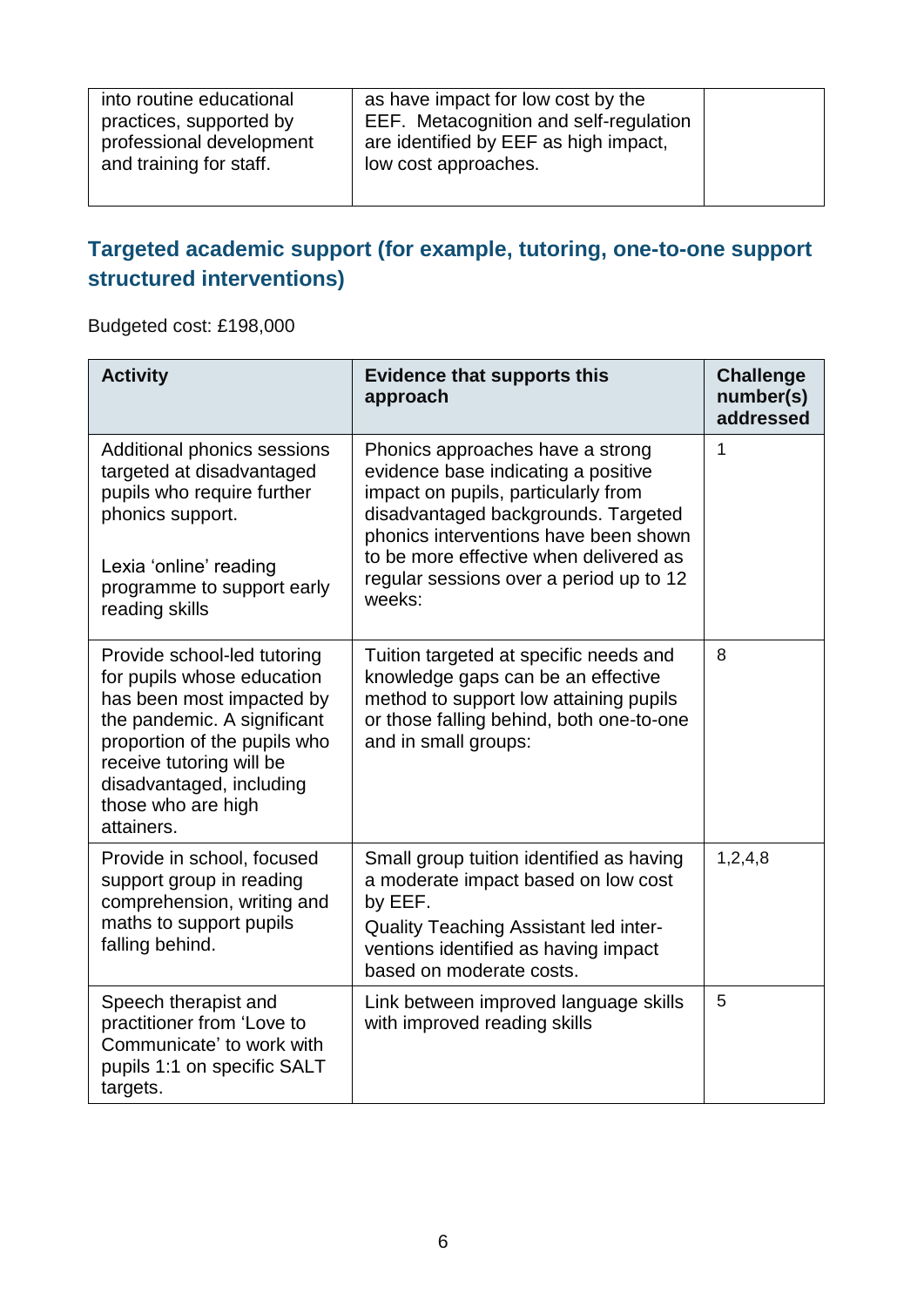#### **Wider strategies (for example, related to attendance, behaviour, wellbeing)**

Budgeted cost: £28,000

| <b>Activity</b>                                                                                                                                                    | <b>Evidence that supports this</b><br>approach                                                                                                                                                                      | <b>Challenge</b><br>number(s)<br>addressed |
|--------------------------------------------------------------------------------------------------------------------------------------------------------------------|---------------------------------------------------------------------------------------------------------------------------------------------------------------------------------------------------------------------|--------------------------------------------|
| Appoint TA trained in 'nur-<br>ture' and mentoring to work<br>with pupils in 1:1 small<br>groups to address SEMH<br>barriers to learning                           | Behaviour interventions identified as<br>providing moderate impact for low cost<br>by EEF. Evidence suggests highest im-<br>pacts for approaches that focus on self-<br>management or role-play and re-<br>hearsal. | $6\phantom{1}6$                            |
| <b>Trained Family Support</b><br>Worker to work with and<br>support families to address<br>issues related to disad-<br>vantage                                     | Impact of improved parental engage-<br>ment is outlined by EEF as having<br>moderate impact for low cost based on<br>extensive evidence                                                                             | 6                                          |
| Providing a wide range of<br>high-quality extracurricular<br>activities to boost wellbeing,<br>behaviour, attendance and<br>aspiration for disadvantaged<br>pupils | Arts participation and physical activity<br>identified as low cost interventions with<br>moderate impact.                                                                                                           | 6                                          |
| Embedding principles of<br>good practice set out in the<br>DfE's advice on improving<br>attendance.<br>Appointing EWO to improve<br>attendance.                    | The DfE guidance has been informed<br>by engagement with schools that have<br>significantly reduced levels of absence<br>and persistent absence.                                                                    | $\overline{7}$                             |
| Contingency fund for acute<br>issues.                                                                                                                              | Based on our experiences and those of<br>similar schools to ours, we have identi-<br>fied a need to set a small amount of<br>funding aside to respond quickly to<br>needs that have not yet been identified.        | All                                        |

## **Total budgeted cost: £263,000**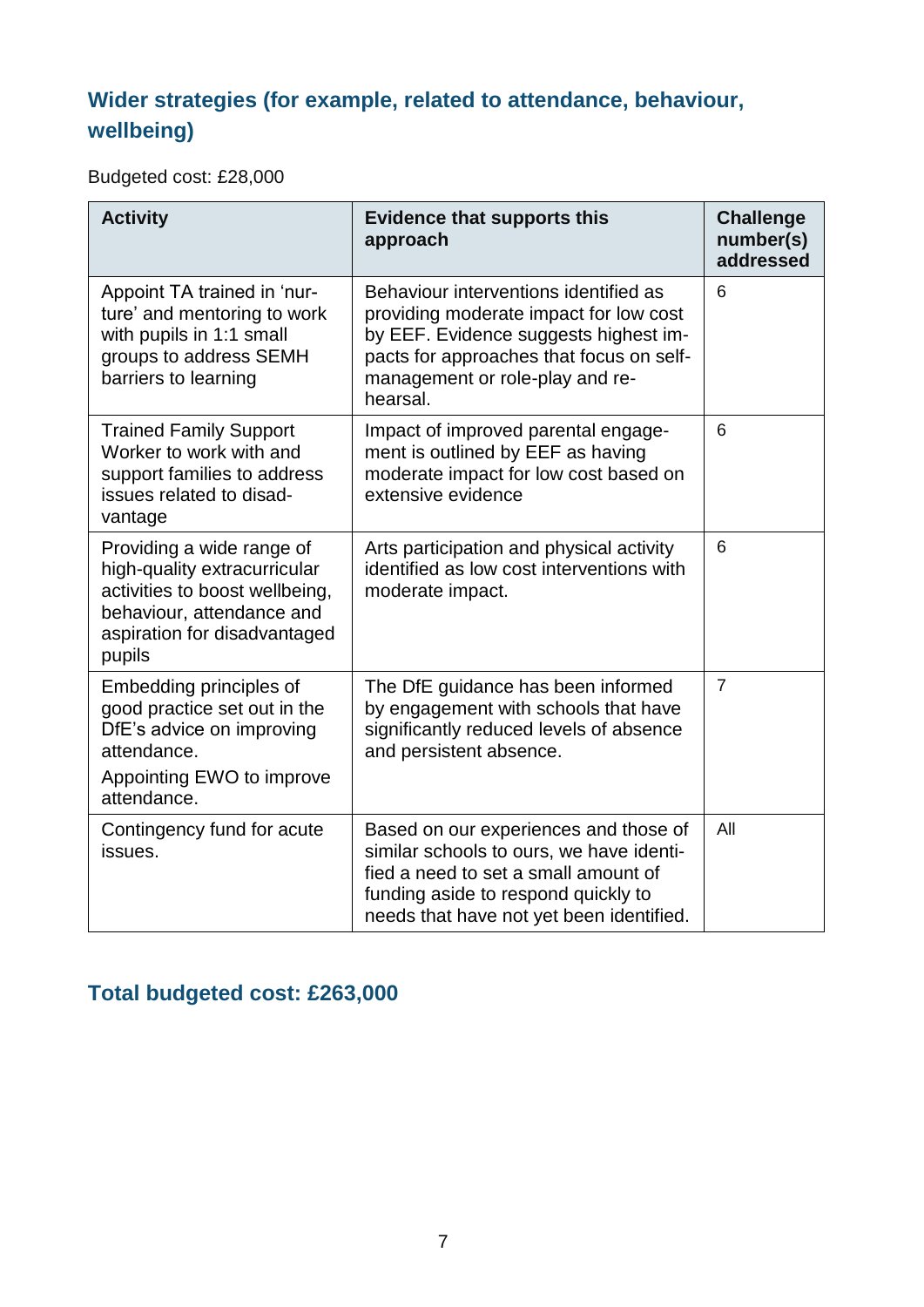# **Part B: Review of outcomes in the previous academic year**

#### **Pupil premium strategy outcomes**

This details the impact that our pupil premium activity had on pupils in the 2020 to 2021 academic year.

Internal assessments during 2020/21 suggested that the performance of disadvantaged pupils was lower than in the previous years in key areas of the curriculum. The outcomes we aimed to achieve in our previous strategy by the end of 2020/21 were therefore not fully realised.

Our assessment of the reasons for these outcomes points primarily to Covid-19 impact, which disrupted all our subject areas to varying degrees. As evidenced in schools across the country, school closure was most detrimental to our disadvantaged pupils, and they were not able to benefit from our pupil premium funded improvements to teaching and targeted interventions to the degree we had intended. The impact was mitigated by our resolution to maintain a high quality curriculum, including during periods of partial closure, which was aided by use of online resources and live teaching using Google meet. During Lockdown the school supported PPG pupils particularly by:

- Providing Chrome books, Wi-Fi access and IT support to enable our most vulnerable PPG pupils to have access to learning;
- Providing a daily 'hot meal' food service for the duration of Lockdown and provisions to supplement the national voucher scheme;
- Providing home delivery service of meals, provisions and work for pupils in families where attending the school site was not possible;
- Regular telephone contact to support learning and mental and emotional wellbeing.

At times when all pupils were expected to attend school, absence among disadvantaged pupils was higher than their peers and an increase in persistent absence in this group is why attendance is a focus of our current plan.

Our assessments and observations indicated that pupil behaviour, wellbeing and mental health were significantly impacted last year, primarily due to COVID-19-related issues. The impact was particularly acute for disadvantaged pupils. We used pupil premium funding to provide wellbeing support for all pupils, and targeted interventions where required. We are building on that approach with the activities detailed in this plan.